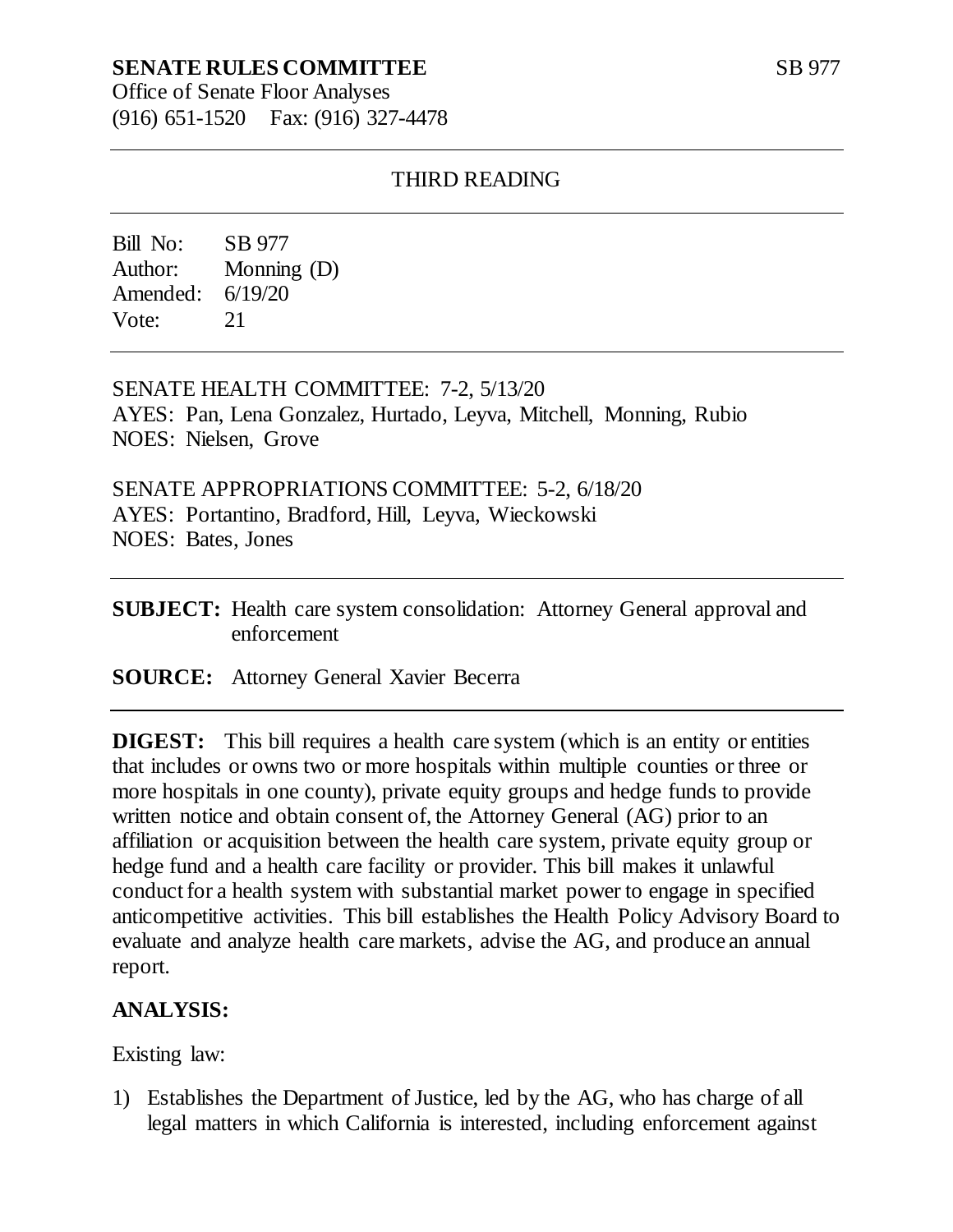anticompetitive conduct through the Cartwright Act. [HSC §1340, et seq., INS §106, et seq., GOV §12500, et seq., BPC § 16700, et seq.]

- 2) Requires any non-profit corporation that operates or controls a health facility, as defined, to provide written notice to, and obtain the written consent of, the AG prior to entering into any agreement or transaction to sell, transfer, lease, exchange, option, convey, or otherwise dispose of, its assets to a for-profit corporation or entity, or another non-profit corporation; or, transfer control, responsibility, or governance of a material amount of the assets or operations of the non-profit corporation to any for-profit corporation or entity, or another non-profit corporation. [CORP §5914, §5920]
- 3) Provides the AG with the discretion to consent to, give conditional consent to, or not consent to any agreement or transaction involving a nonprofit health facility based on the consideration of any factors that the AG deems relevant, including but not limited to:
	- a) Whether the agreement or transaction is at fair market value;
	- b) Whether the proposed use of the proceeds from the transaction is consistent with the charitable trust on which the assets are held by the health facility or by the affiliated nonprofit health system;
	- c) Whether the transaction would create significant effects on the availability or accessibility of health care services to the affected community; or,
	- d) Whether the transaction is in the public interest. [CORP §5917, §5923]
- 4) Prohibits the AG from consenting to a health facility transaction in which the seller restricts the type or level of medical services that may be provided at the health facility that is the subject of the transaction. [CORP §5917.7]

#### This bill:

1) Requires the AG to establish the Health Policy Advisory Board responsible for evaluating and analyzing health care markets in California and providing recommendations to the AG; and produce a report annually on healthcare markets in California. Prohibits board members from receiving compensation, and from using their position to influence decisions that will have a foreseeable material financial effect on the member or his or her family. Requires members to file a statement of economic interest, as specified.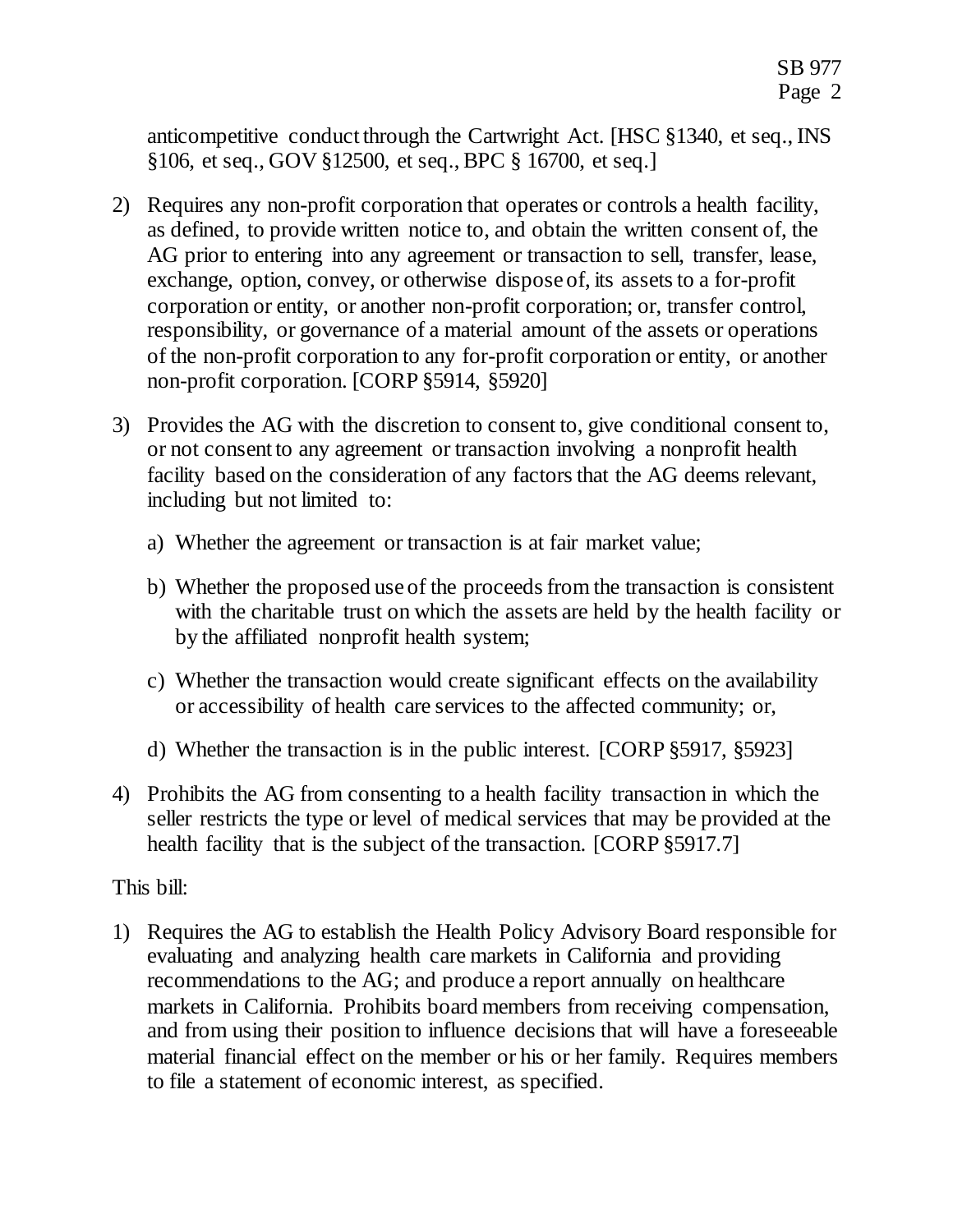- 2) Requires a health care system, private equity group, and hedge funds to provide written notice to, and obtain the written consent of, the AG prior to an affiliation or acquisition of a health care facility or provider.
- 3) Establishes time frames for the AG to respond, as specified, and permits the AG to adopt regulations including that extend these time periods or regulations provide a process for requesting a waiver.
- 4) Requires the AG to deny consent to an affiliation or acquisition of a health care facility, provider, or both, unless the health care system demonstrates that the affiliation or acquisition will result in a substantial likelihood of clinical integration, a substantial likelihood of increasing the availability and access of services to an underserved population, or both.
- 5) Permits the AG to deny consent to an affiliation or acquisition of a health care facility, provider, or both, if there is a substantial likelihood of anticompetitive effects that outweigh the benefits of a substantial likelihood of clinical integration, a substantial likelihood of increase in services to an underserved population, or both. Includes as a substantial likelihood of anticompetitive effects in providing hospital or health care services, a substantial likelihood of raising market prices, diminishing quality, reducing choice, or diminishing availability of, or diminishing access to, hospital or nonhospital health care services.
- 6) Requires the AG to apply a public interest standard in making a determination to grant or deny consent, defined as being in the interests of the public in protecting competitive and accessible health care markets for prices, quality, choice, accessibility, and availability of health care services for local communities, regions, or the state as a whole.
- 7) Permits a health care system that is acquiring or affiliating with a provider, group of providers, or health care facility for a transactional value of \$500,000 or less, or an academic medical center, as defined, for any transactional value, to provide written notice to the AG, and requires AG to notify the health care system within 30 days, as specified.
- 8) Permits a health care system, private equity group, or hedge fund located in a rural area to request, in writing, a waiver of the prohibition in 4) above. Requires the AG to grant a waiver if specified conditions exists related to improving the access or availability services; or, improving the health, safety, and well-being of consumers of health care services in rural areas.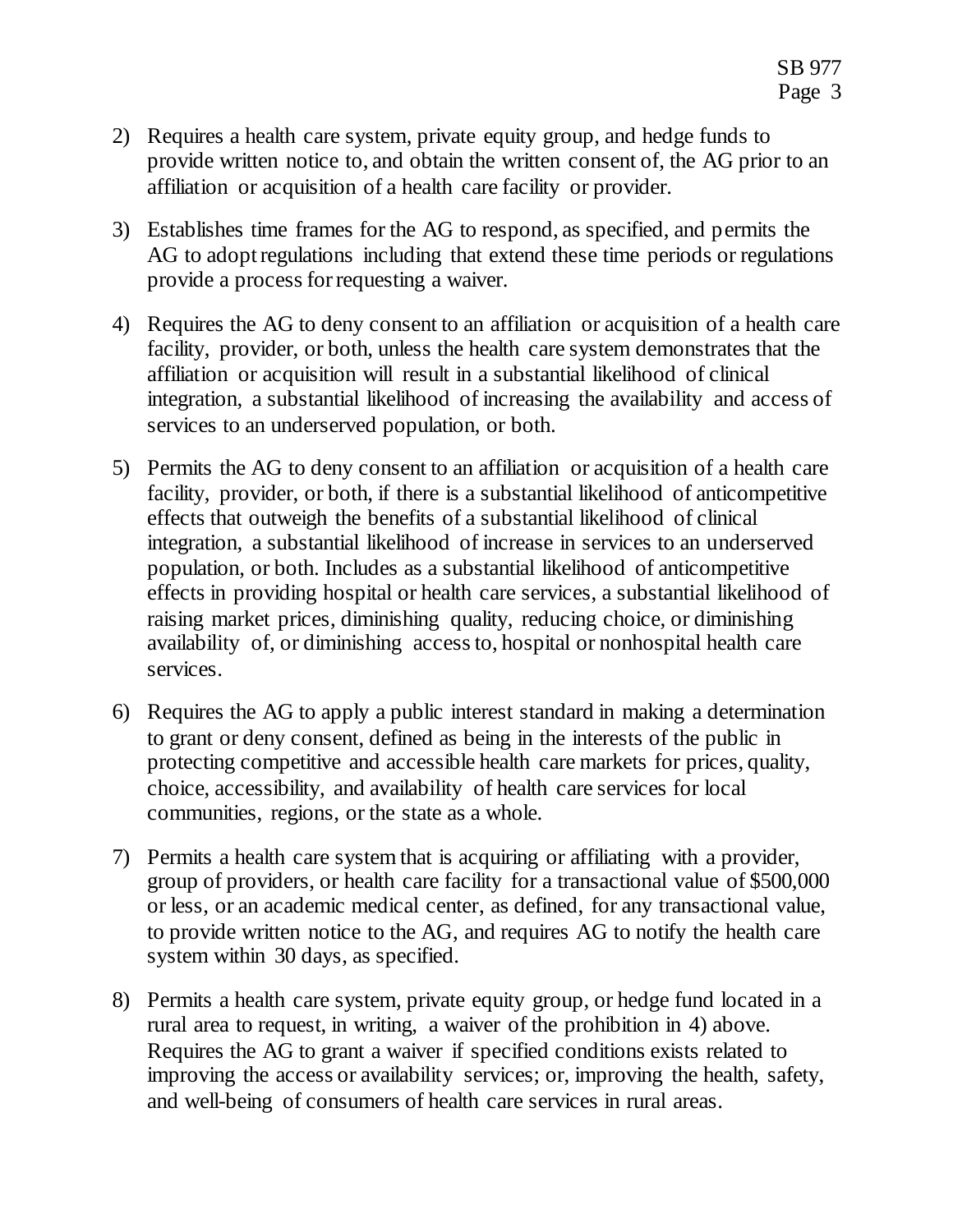- 9) Permits any of the parties to the acquisition or affiliation to appeal the AGs final determination by a writ of mandate to the superior court pursuant to the Civil Code, as specified.
- 10) Makes the following unlawful conduct of a health care system:
	- a) A health care system with substantial market power in any market for hospitals or nonhospital health care services where the health care system's conduct has a substantial tendency to cause anticompetitive effects, including substantial likelihood of raising market prices, diminishing quality, reducing choice, increasing the total cost of care or diminishing availability of, or diminishing access to, hospital or nonhospital health care services.
	- b) A health care system is presumed to be acting unlawfully if it has substantial market power in any market for any service in trade or commerce and the health care system's conduct involves tying or exclusive dealing.
- 11) Exempts from 10) a health care system if its conduct directly and significantly benefits consumers of any services in that same market in which the conduct is taking place, or the health care system, and the conduct that it is committing, are located entirely within a rural area, it otherwise meets the criteria of this bill, the benefits are not achievable by less restrictive alternatives, the benefits substantially outweigh any actual or likely anticompetitive effects of the conduct, and no benefit is based on the need to meet a public federal, state, or local requirement or mandate of any kind.
- 12) Permits the AG to bring a civil action on behalf of the state or any of its political subdivisions or public agencies or in the name of the people of California. Requires any civil action to enforce any cause of action for a violation to be commenced within four years after the cause of action. Establishes civil fines and state monetary relief, interest on total damages, and the cost of suit.
- 13) Includes several definitions including for: substantial market power, acquisition, affiliation, and academic medical center.

# **Comments**

*Author's statement.* According to the author, access to affordable, quality healthcare for Californians is more important than ever. As some hospitals and provider groups struggle financially during the COVID-19 crisis, action by the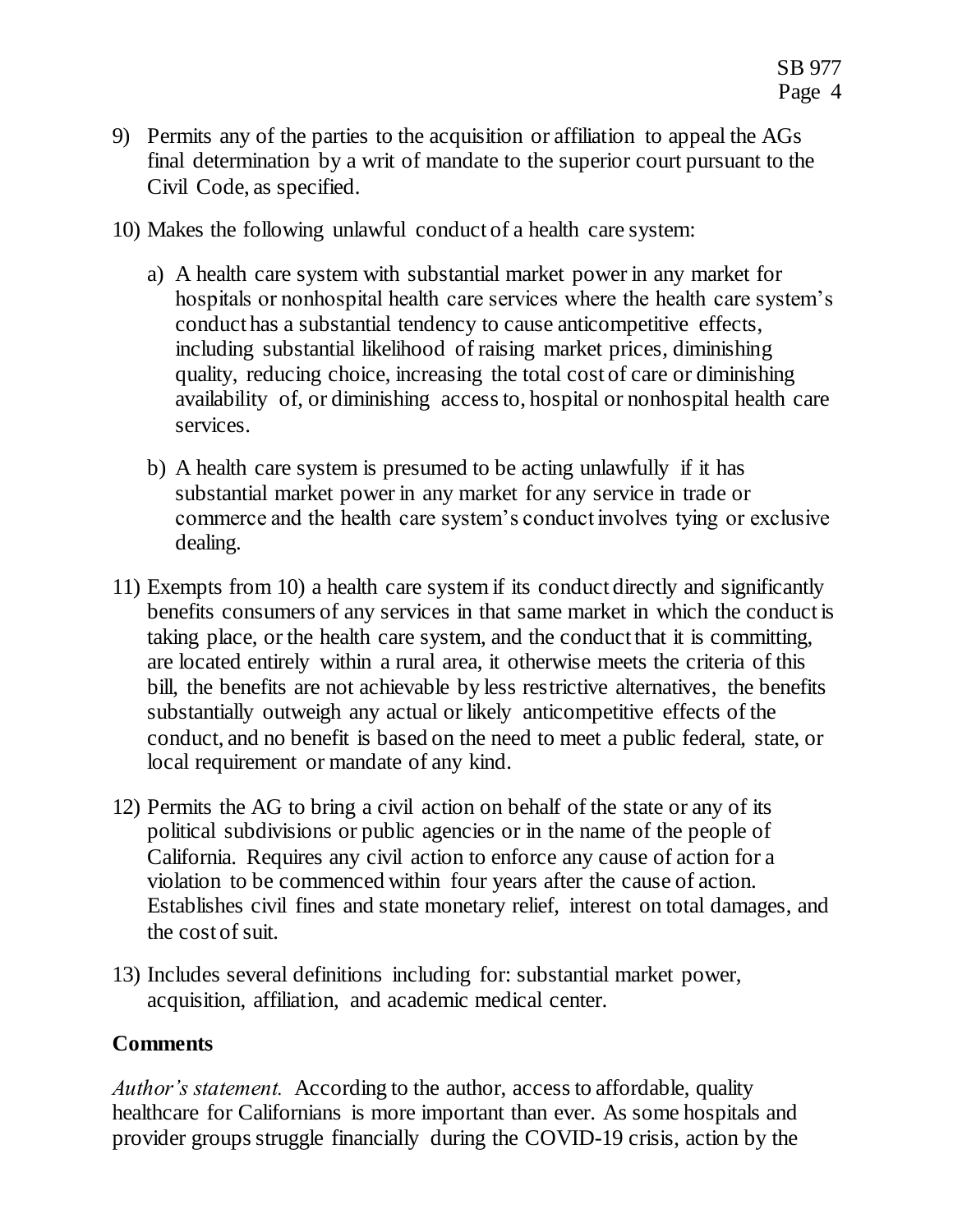Legislature is crucial to protect the healthcare system for today as well as for the future. Large healthcare systems that own multiple hospitals, and other providers such as physician practices or outpatient surgical centers, can use anti-competitive practices to raise prices and limit services without increasing the quality of care. In an effort to stop these types of market abuses, California Attorney General Xavier Becerra and union healthcare trust UEBT settled a landmark case against Sutter Health, Northern California's largest healthcare system. The settlement prohibited Sutter Health from engaging in these types of practices and required it to make policy changes that would restore competition and choice in the market. While this settlement addressed Sutter Health's specific market abuse, California must prevent new large healthcare systems from forming unless they increase care coordination to improve quality or lower costs and/or increase access to care. This bill ensures proper oversight of the growth of large healthcare systems and their impact on the healthcare market.

**FISCAL EFFECT:** Appropriation: No Fiscal Com.: Yes Local: No

According to the Senate Appropriations Committee, staff indicates that according to the Department of Justice, assuming 20-25 qualifying transactions annually, \$499,000 (\$290,000 General Fund, \$209,0000 Legal Services Revolving Fund) in FY 2020-21; \$866,000 (\$503,500 General Fund, \$362,500 Legal Services Revolving Fund) in FY 2021-22, and ongoing, for 2.0 Deputy Attorney General, 1.0 Legal Secretary, and 1.0 Associate Governmental Program Analyst. The Legal Services Revolving Fund would be reimbursable through direct billings to client agencies.

# **SUPPORT:** (Verified 6/23/20)

Attorney General Xavier Becerra (source) American Civil Liberties Union of California California Labor Federation, AFL-CIO California State Council of Service Employees International Union Center for Public Interest Law Health Access California NARAL Pro-choice California Pacific Business Group on Health United Nurses Associations of California/Union of Health Care Professionals Western Center on Law & Poverty, Inc.

### **OPPOSITION:** (Verified 6/19/20)

Adventist Health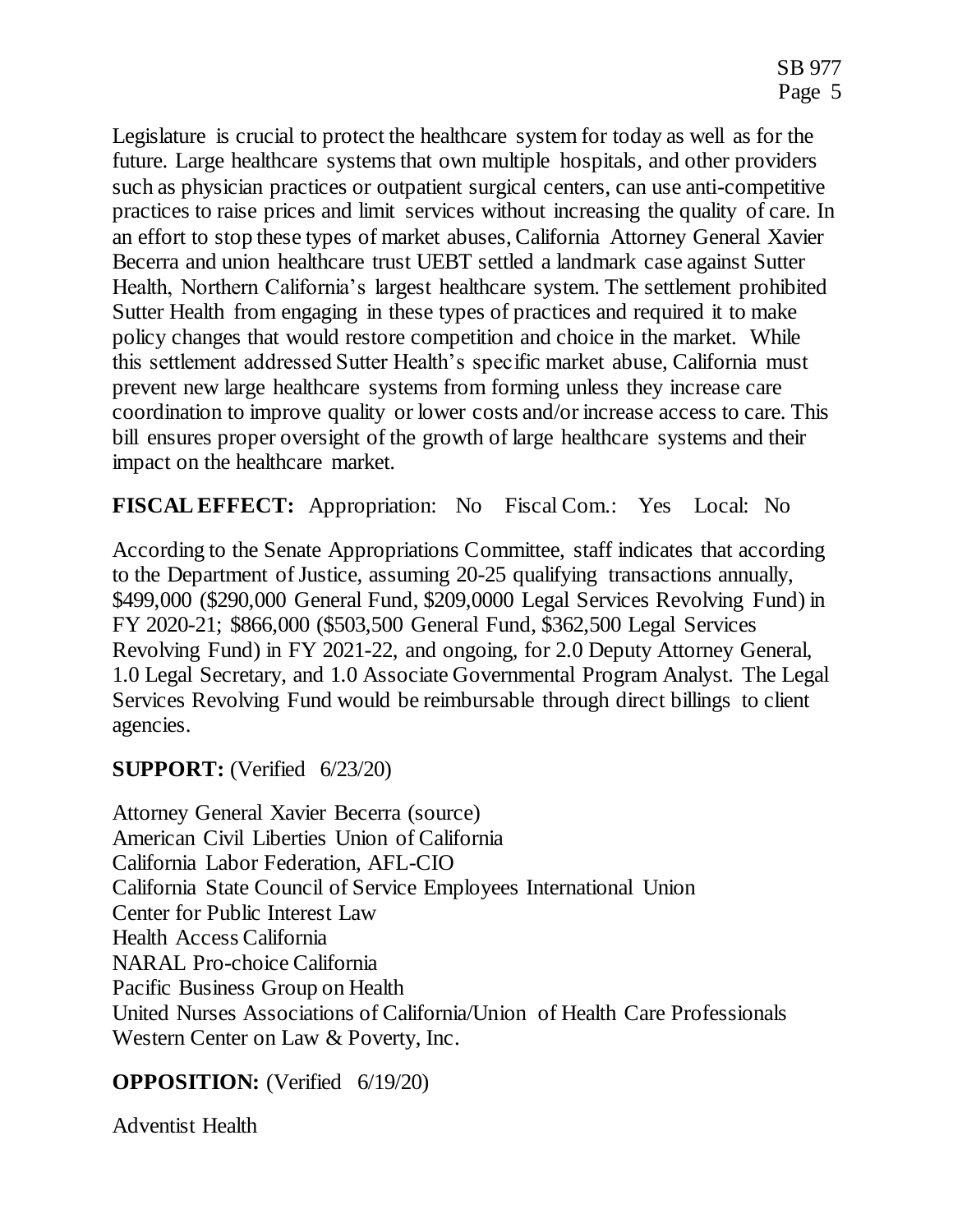America's Physicians Groups American Investment Council Association of California Healthcare Districts California Ambulatory Surgery Association California Association of Hospitals and Health Systems California Association of Public Hospitals & Health Systems California Chamber of Commerce California Children's Hospital Association California Hospital Association California Medical Association Civil Justice Association of California County of San Bernardino Dignity Health Economic Vitality Corporation, San Luis Obispo County Kaiser Permanente Keck Medicine of University of Southern California Loma Linda University Health Long Beach Area Chamber of Commerce Los Angeles Area Chamber of Commerce Orange County Business Council Private Essential Access Community Hospitals Providence St. Joseph Health San Gabriel Valley Economic Partnership San Ramon Chamber of Commerce Scripps Health Silicon Valley Leadership Group Southwest California Legislative Council Stanford Health Care Stanford Health Care Valleycare Sutter Health Templeton Chamber of Commerce Tenet Healthcare Corporation

United Hospital Association

Valley Industry and Commerce Association

**ARGUMENTS IN SUPPORT:** The AG writes that the COVID-19 pandemic has created enormous financial strain on hospitals and physician practices statewide, making these providers more susceptible to affiliation and acquisition attempts by large healthcare systems, private equity groups, and hedge funds. This type of predatory practice, if left unchecked, will result in large healthcare systems continuing to grow and utilize abusive market practices to drive up prices and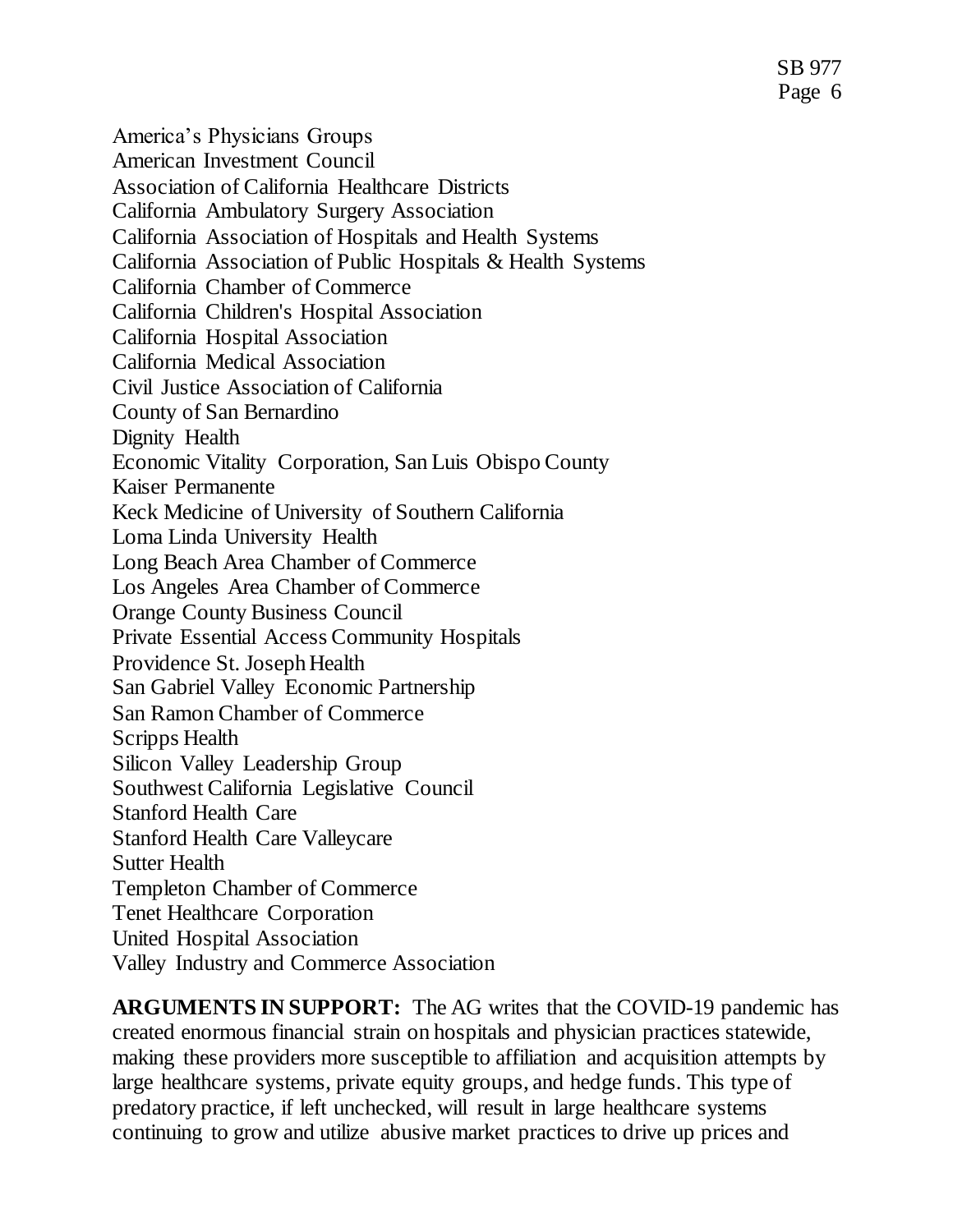reduce access for patients. This bill ensures proper oversight of large healthcare systems and strengthen patient access to affordable, quality healthcare. Even before the COVID-19 pandemic, anticompetitive behavior in the healthcare market was a growing concern, particularly as a result of large, dominant healthcare systems that own multiple hospitals and other providers such as physician practices or outpatient surgical centers. This bill substantially strengthens the state's oversight over the formation and practices of large healthcare systems, helping to ensure access to affordable healthcare during a time when Californians need it the most. The California Labor Federation, AFL-CIO writes that while there is express antitrust law in California law, much of the statute dates back more than a century and much of the evolution of the law rests in case law. This bill is an effort to drag antitrust law into the 21st Century, using what the AG has learned in the process of recent litigation and merger oversight activity and what a resurgence of academic literature has demonstrated. This bill takes a comprehensive, reasonable, and flexible approach to addressing health care industry consolidation. It expands oversight over new mergers and acquisitions, including "vertical" integration of physician groups and hospitals. This bill also addresses the problem of already highly consolidated markets in parts of the state by increasing the ability of the AG to prevent anti-competitive and anti-trust practices of providers with market power, without breaking up existing systems. Consolidation drives up prices for all Californians without improving our health outcomes or the quality of care. Providers argue that consolidation is necessary for efficiency and for improving quality. However, a 2020 study published in the New England Journal of Medicine found that hospital consolidation resulted in modestly worse patient experiences and no significant improvements in readmission or mortality rates. The COVID-19 pandemic has also exposed another consequence of unchecked consolidation – a shortage of hospital beds, especially in rural areas. The economic toll resulting from the pandemic will likely fuel consolidation trends as physician practices face massive losses or bankruptcy and become targets for acquisition by large systems. Health Access California writes that in the world of anti-trust, it is often said that is hard to un-ring the bell once a transaction has occurred. Considerable consolidation of hospitals, health systems and physician organizations has already occurred in California. This bill takes steps to curb anticompetitive practices that some health systems have allegedly engaged in as a result of their market power.

**ARGUMENTS IN OPPOSITION:** The California Hospital Association (CHA) writes that this bill would strain access to the health care system by creating an extreme and burdensome process for transactions like mergers and affiliations. This, at a time when hospitals are already fighting to be there for their communities, would result in hospital closures and the loss of health care services throughout California. Although financial distress is a common reason for hospitals